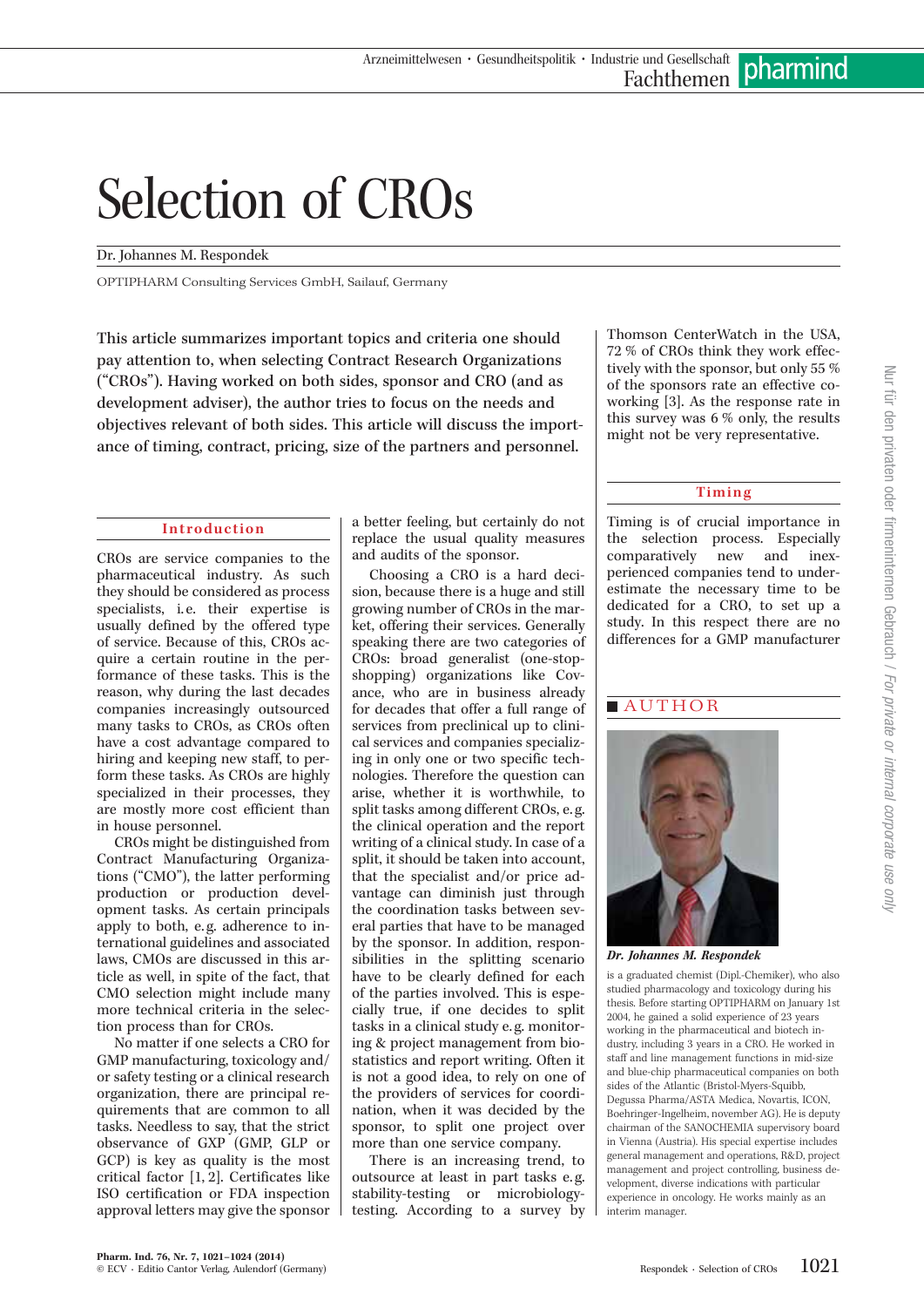#### Table 1

Tracking of clinical CRO offers (source: all tables made by the author).

| company                      | A          | в                   | c          |             | E          |              |            | н          |            | κ          |
|------------------------------|------------|---------------------|------------|-------------|------------|--------------|------------|------------|------------|------------|
| contacted                    | 16.07.2012 | 16.07.2012          | 18.07.2012 | 16.07.2012  | 17.07.2012 | 17.07.2012   | 16.07.2012 |            | 16.07.2012 | 16.07.2012 |
| CDA signed                   | 16.07.2012 | 18.07.2012          | 23.07.2012 | 20.07.2012  |            | 23.07.2012   | 17.07.2012 |            | 19.07.2012 | 17.07.2012 |
| study proposal               | 17.07.2012 | 18.07.2012          | 23.07.2012 | 20.07.2012  |            | 23.07.2012   | 18.07.2012 |            | 19.07.2012 | 18.07.2012 |
| question contact             | 26.07.2012 | 19.07.2012          |            |             |            | 24.07.2012   | 19.07.2012 |            | 31.08.2012 |            |
| cost proposal                | 06.08.2012 | 08.08.2012          | 10.08.2012 | 15.08.2012  |            | 14.08.2012   | 10 08 2012 | 23.02.2012 |            |            |
|                              |            |                     | 14.08.2012 |             |            |              |            |            |            |            |
|                              |            | 14.08.2012          |            |             |            |              |            |            |            |            |
| turned down                  | 21.08.2012 | 25.08.2012          | 25.08.2012 | 20.08.2012  |            | 21.08.2012   | 21.08.2012 |            |            |            |
| task                         |            |                     |            |             |            |              |            |            |            |            |
| protocol                     | 31.300     |                     | 29.578     | 24 382      |            | 21.456       | 43.641     |            |            |            |
| submission                   | 33.500     | 11.000              | 4.000      | 8.611       |            | 14.356       | 33.920     | 13.079     |            |            |
| <b>PJM</b>                   | 84,450     | 50,000              | 10,000     | 88.958      |            | 62.208       | 46.110     | 28.117     |            |            |
| volunteer recultment         | 16,200     |                     | 35,520     | 4.357       |            | 37.150       |            | 17,405     |            |            |
| study conduct                | 51.850     |                     | 11.500     | 23.472      |            | 99.764       |            | 256.163    |            |            |
| Medical oversight            |            |                     |            | 9.965       |            | 4,620        |            |            |            |            |
| clinical Lab                 |            | 117,000             | 125, 280   | 36.000      |            | 114.016      | 177,700    | 845.862    |            |            |
| Susar-Prozessing             | o          | 28.000              | 800        | 10.894      |            | 11.477       | 1.980      | o          |            |            |
| Clin Trial supply/medication | 150        |                     |            | 415         |            |              |            | 5.566      |            |            |
| Site monitoring              |            | 22.000              | 18.000     |             |            | 24.112       | 31 875     | $\Omega$   |            |            |
| bioanalyt                    |            |                     |            |             |            |              |            | 57.490     |            |            |
| clin data management         | 43.330     | 69.000              | 19,800     | 57.313      |            | 21.997       | 53.420     | 35,000     |            |            |
| biostatistics/data analysis  | 35.000     | 72.000              | 8.000      | 38.007      |            | 19.583       | 52.000     | 34.001     |            |            |
| archiving of trial doc.      | 21.770     |                     |            |             |            |              | 6.100      | 2.400      |            |            |
| clin. Trial report           | 23.500     | 20.000              | 18.400     |             |            | 13.842       |            | 3.960      |            |            |
| QA                           | 40.486     |                     | 1.400      | 1.281       |            | 3.200        |            | 3.600      |            |            |
| other costs                  |            |                     |            | 29.000      |            | 1.800        |            | o          |            |            |
| pass through costs           | 76.470     | 41.000              | 141.717    | 308.000     |            | 16.080       | 283 949    | 147,660    |            |            |
| optional                     |            | 37.000              |            |             |            |              |            |            |            |            |
| total                        | 458.006    | 350,000             | 298.715    | 604.655     |            | 351.645      | 552.995    | 604.441    |            |            |
| total plus lab               |            | 467.000             | 423,995    | 640.655     |            | 465,661      | 730.695    | 1,450,303  |            |            |
|                              |            |                     |            |             |            | in Poland    |            |            |            |            |
| comments                     |            | incl. safty data db |            | understood? |            | 583.800 in D |            |            |            |            |

[2] which has to have the certified equipment available, a toxicological CRO, which has to have the right animals available at the right animal age or a clinical CRO, which for instance has to identify centers, set up sites and comply with all regulatory paper work requirements. In addition, it takes time, to agree on a contract, which is acceptable to both sides.

The upfront selection process absorbs quite some time, since generally not all contacted CROs will reply within a similar time window. Selecting a clinical CRO would take a little more time than selecting a GMP manufacturer or a toxicological CRO. This is partly due to the fact that one has a bigger choice selecting good clinical CROs and that clinical studies tend to be more complicated and expensive. A simple excel sheet does help, keeping track of CRO activities and offers. Table 1 gives a simple example of tracking and cost comparison as a selection-help for a clinical CRO: In fact it is mandatory to make a task-list before any CRO is contacted, to gain clarification within the sponsor about what will be outsourced. This also supports the challenging process of comparing the offers of the CROs, as they tend to bundle tasks differently, thereby making a direct comparison difficult.

Once CROs have delivered a cost proposal to a sponsor, they are kept waiting for an extended period of time, which can become very annoying as often they were pressed in the first place, to deliver the proposal in a short time period. The sponsor should keep in mind that the CRO often puts quite some know-how into the offer in order to show competency and secure, to achieve the contract in the end.

It sometimes happens that a sponsor takes costs as the only criterion, to make his decision and gives the study to the cheapest CRO, which often is not admitted. They may fail and during the study the CRO has then to be changed and the study repositioned. Of course this consumes unnecessary efforts, time and money.

#### The contract

52 % of the CROs and sponsors asked in a survey [3] mentioned above, rated contract and budget negotiation & approval as the highest factors causing study delays.

Open and transparent communication is the key. If a company has the feeling, that communication does not take place on the same wavelength, taking a different – even a more expensive – CRO should be seriously considered. The communication process with the CRO should be well established from the early beginning on. Generally there will be dedicated persons (project managers) on both sides assuring new information is passed in the respective organization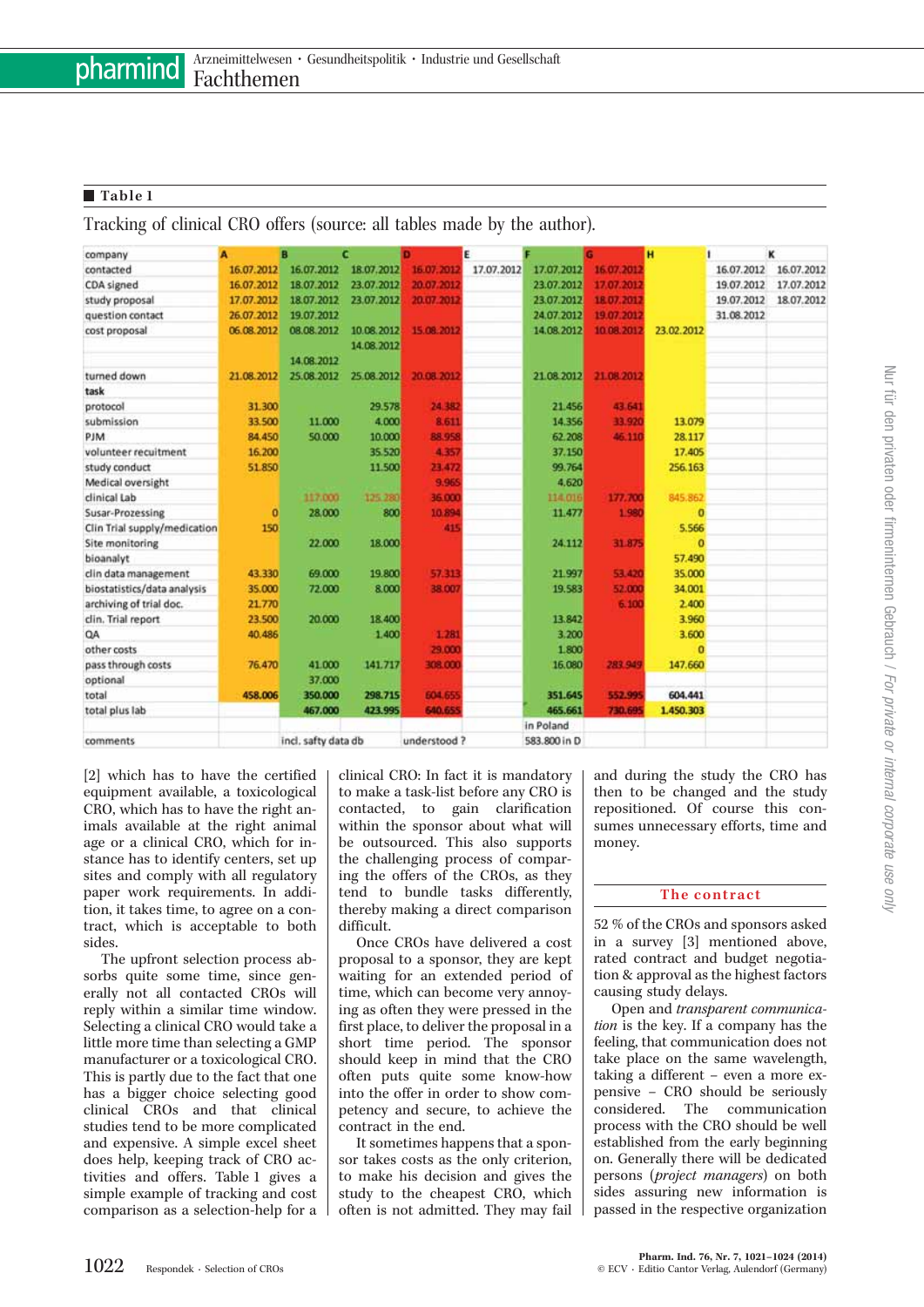to the relevant people at the right time and monitoring the progress during the course of the study. Ideally these persons should be identified early during the bidding process.

As always, the underlying contract between the parties should reflect all necessary scenarios like in a license contract [4]. The core parts of the contract are obviously the financial terms and conditions. Especially less experienced companies should make sure, that they avoid change orders. At any rate, change orders – resulting often enough from misunderstanding and different interpretations – can literally poison the working atmosphere between the parties. In order to diminish misunderstanding and different interpretations, a task/ to do list should clarify in detail and in-depth all important responsibilities and establish an atmosphere of fair-play and trust.

Early on one should keep in mind already potential delays in the study e. g. because the study medication is not available at the desired time and how to compensate the CRO for keeping the necessary, experienced resources available. A good contract should create a win-win situation and will facilitate working together smoothly. It has to be agreed upon as well, which SOPs ("Standard Operating Procedure") are going to be used during the study.

#### Pricing

Cost pressure on the sponsor side and likewise also on the CRO side seem to be the norm. This is due to the fact that sponsors have to decrease the time to market and there is increasing competition on the CRO side. If a CRO is newly set up, they might try to go with dumping prices into the market even below their own costs, just to obtain part of the "big cake". Later on it will be difficult for them to increase prices and become profitable. For the sponsor the question arises, if this CRO has included all costs and how often they can practice this, to remain a player in the competitive market. As a consequence, sponsors should be skeptical about unnaturally low prices, not to mention doubts in quality. Unfortunately, cost bits for a project can easily vary by more than 100 %. Only

#### Table 2

Extract from a task/to do list for selecting a clinical CRO.

| Task                                                                                                                    | <b>Sponsor</b> | <b>CRO</b> | Lab |
|-------------------------------------------------------------------------------------------------------------------------|----------------|------------|-----|
| Site selection with final decision (visit of facilities, MRI,<br>confirmation of information provided in questionnaire) |                | $\times$   |     |
| Study set-up                                                                                                            |                | $\times$   |     |
| Investigation and establishing of general logistics<br>(custom, couriers, storage, etc.)                                |                | $\times$   |     |
| Preparation of work specific instructions and forms<br>(safety plan)                                                    |                | ×          |     |
| Supply of additional equipment if required (like<br>refrigerators, deep-freezers etc.)                                  |                | $\times$   |     |
| Site set up and dummy run                                                                                               |                | $\times$   |     |
| Pharmacy dummy run                                                                                                      |                | $\times$   |     |
| <b>Laboratory Manual</b>                                                                                                |                |            | ×   |
| Development for the safety lab                                                                                          |                |            | ×   |
| Lab manual development                                                                                                  |                |            | ×   |
| <b>Monitoring Manual</b>                                                                                                |                |            | ×   |
| <b>Investigator Meeting</b>                                                                                             | ×              |            | ×   |
| Pharmacy training                                                                                                       |                | ×          |     |
| General GCP and study specific procedure training                                                                       |                | $\times$   |     |
| Investigators / Institutional grant negotiation                                                                         |                | $\times$   |     |
| Preparation of master Investigators and institutional<br>contracts                                                      | $\times$       |            |     |
| Translation of contracts into local languages                                                                           |                | ×          |     |
| Investigators / Institutional grant administration                                                                      |                | $\times$   |     |
| <b>Study Initiation</b>                                                                                                 |                | ×          |     |
| Provision of Study drug                                                                                                 | ×              |            |     |
| <b>Provision of CRFs</b>                                                                                                |                | $\times$   |     |
| Provision of study documents                                                                                            |                | $\times$   |     |
| Provision of laboratory kits                                                                                            |                |            | ×   |
| <b>Provision of AB-kits</b>                                                                                             |                |            | ×   |
| Site initiation visit                                                                                                   |                | $\times$   |     |
| <b>Interim Monitoring visits</b>                                                                                        |                | $\times$   |     |
| Tracking list maintenance                                                                                               |                | $\times$   |     |
| Study site compliance management (regular phone<br>contacts with study sites and other functional<br>management units)  |                | $\times$   |     |
| Study Documentation management according to<br><b>Sponsor SOPs</b>                                                      |                | $\times$   |     |
| Site file                                                                                                               |                | $\times$   |     |
| In house monitoring files                                                                                               |                | $\times$   |     |
| <b>Trial Master file</b>                                                                                                | $\times$       |            |     |
| Study closure activities                                                                                                |                | $\times$   |     |
| Study closure visit                                                                                                     |                | $\times$   |     |
| Return / destruction of used and unused study<br>medication                                                             |                | $\times$   |     |
| Return / destruction of other study supplies                                                                            |                | $\times$   |     |
| Local archiving at the study sites                                                                                      |                | $\times$   |     |
| <b>Archiving of TMF</b>                                                                                                 | tbd            |            |     |
| Study supply logistics                                                                                                  |                | $\times$   |     |
|                                                                                                                         |                |            |     |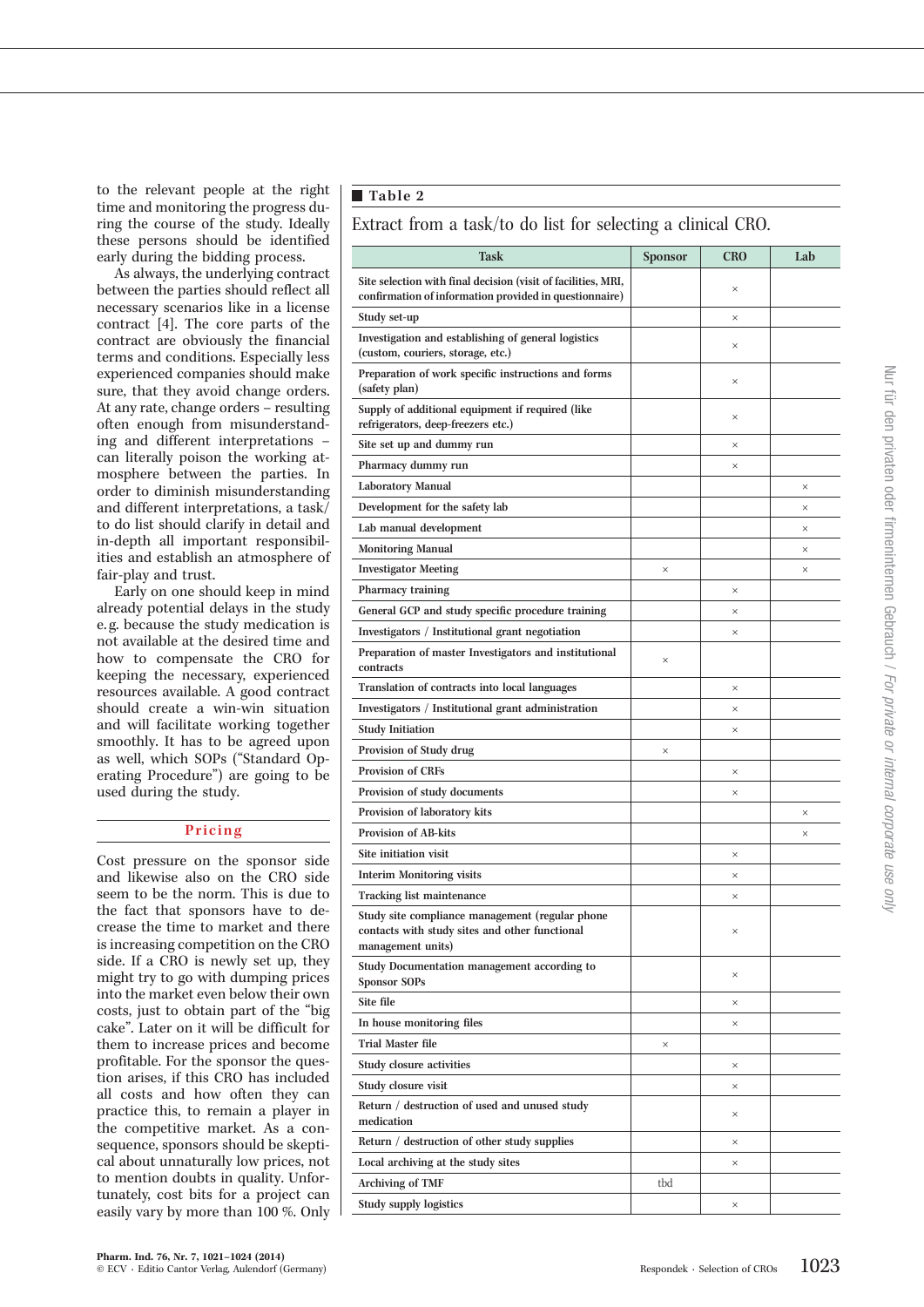a thorough task analysis reveals, whether these differences results from misunderstanding of the required services, unreasonable pricing, or truly reflects actual prices. The overhead of global services providers impact the costs for small projects significantly.

Quality management systems fulfilling international guidelines and standards are not cheap. Therefore this topic should be considered from the start of the bidding process, as some parties might have different opinions about quality and this will ultimately have a bearing on different prices.

Especially smaller companies developing (biological) products should try to have no unrealistic approach considering time and to assess the funds required [1]. The selection of CROs is a difficult task, for which large companies have appointed people with experience not only on the technical-scientific side, but also with regard to commercial and legal aspects. If such a person is not available within a smaller company, as is most often the case, they are better advised, to spent money for an external consultant, than to take the risk of change orders or delays in timelines due to a bad selection process of the CRO. Additionally companies should make sure, that they have the right development persons in the supervisory/scientific development advisory board [1].

The price a CRO quotes in a cost proposal is a prime selection criterion. Sponsors often try to press the CRO, to still reduce an already competitive price. It should be kept in mind though, that once the project has started, the service provider can usually not be exchanged. An initially attractive price may then result in an expensive outcome, possibly even significantly higher price, due to frictions such a situation will cause. The more transparent the proposal is, the better for both parties and this way change orders might be avoided.

#### Size of a CRO and of the sponsor

The size of a CRO should not be neglected. The size of a selected CRO might differ in each stage of devel-

opment. E.g. if a company is just starting clinical phase I, it might work with a smaller (local) clinical CRO and later change to a bigger (international) CRO, in order to obtain the necessary patient population in the desired timeframe. The same is true for a GMP manufacturer, as one might not need the costly "Mercedes", if there is no prove of concept yet and a less costly "Toyota" might do the job. The GMP gradient should always be on the increase.

Sticking to the same CRO has the advantage that one knows one another already, trust is established and the workflow is facilitated, but the sponsor surely will spend more money, selecting a bigger CRO right from the start. For bigger companies preferred providers should be considered.

According to the author's experience smaller companies are usually better off, considering smaller CROs. Generally speaking these would be a little cheaper for the same amount of work as they do not have to finance a big overhead. In addition there would be a better fit. On the other side a bigger CRO would give one more security that their likelihood to "survive" is higher.

### Personnel

Ethical problems on the CRO side, which has to keep a certain amount of personnel and maybe lay off some personnel on short notice will not be discussed here.

The personnel one meets during the selection process might not be the one, running the study. Make sure e. g. put it into the contract, that people on the study have the adequate knowledge and experience. It seems obvious, but confirm, the CRO has the necessary capabilities, to run your study. If a CRO intends to subcontract part of the study, this should be mentioned in the contract. Sometimes a CRO claims, to have special experience in a certain indication, however not all people having this experience are still with this CRO or gained experience only from bids for similar projects. One should try as well, to have constant personnel during the course of the study; this

might be difficult especially in a clinical study, as clinical CROs tend to have a rather high rate of fluctuation. Project turn over might generate inefficiency and additional expenses. The personal relationship is vital for the success of the study. This topic is rated higher on the sponsor side than on the CRO side.

It is of additional value, to find out the track record of the CRO with respect to client satisfaction, budget and schedule. Some CROs maintain (and share) metrics regarding client satisfaction.

#### Summary

In the selection process the size of the company and the CRO should be considered. Of course quality topics have to be taken into account. Even, if not in particular, the selection of services for small-to-midsize projects requires experienced personnel or a professional advisor. This can speed up the selection process, facilitates the communication between sponsor and CRO and ultimately may result in a smoother project performance. The cost savings by means of that should be apparent. Finally a good contract that considers all scenarios from the outset should be established, to create a win-win situation and will ultimately facilitate working together smoothly and in a productive manner.

### **LITERATURE**

- [1] Development of Biological Products. J. M. Respondek et A. Respondek, BIOforum Europe 5, 14 (2009).
- [2] Auswahl von Lohnherstellern für biotechnologische Produkte. J. M. Re-
- spondek, PharmInd 76 (3), 364-368 (2014). [3] The CenterWatch Monthly 12 (6), 4 (2005).
- [4] Der Lizenzvertrag im Life Science-Geschäft. A. Respondek et J. M. Respondek, transkript 4, 54 (2007).

#### Correspondence:

Dr. Johannes M. Respondek OPTIPHARM Consulting Services GmbH Schönbornstr. 1 63877 Sailauf (Germany) e-mail: [JR@OPTIPHARM-Cons.com](mailto:JR@OPTIPHARM-Cons.com)